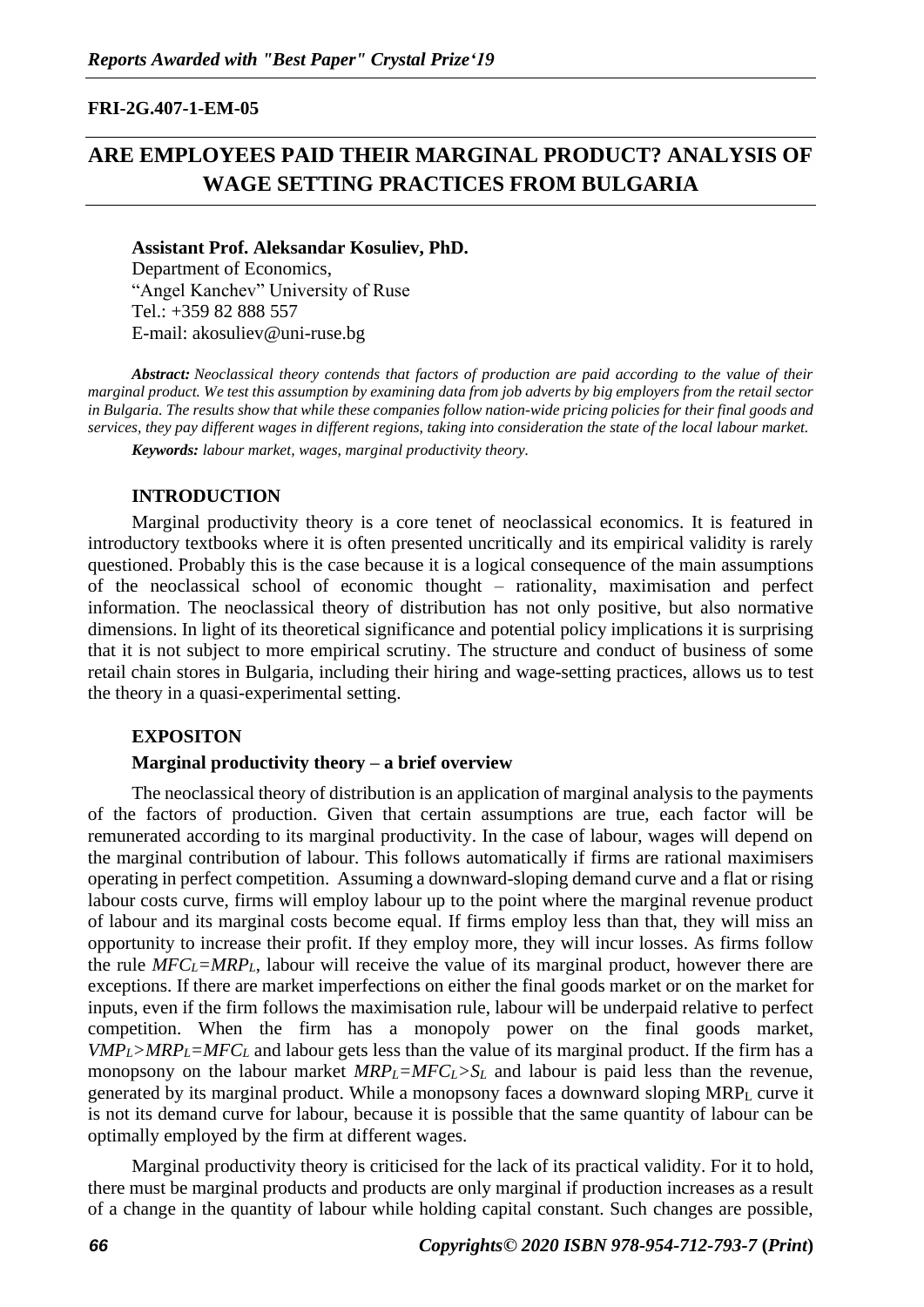but may not be a reasonable way to increase production when the additional employment of both labour and capital will give much better results. And if the firm adds more of both capital and labour it becomes impossible to delineate the contribution of each. A related, but lesser known criticism is that even if capital is held constant, labour must increase alongside with material inputs (Moseley, 2015). Another, albeit somewhat contradictory criticism, is that firms don't follow the maximisation rule in the short term because they underutilise the capacity of their capital, which gives them more flexibility to respond to changes in demand conditions.

Putting the theory to the test also poses challenges. When comparing productivity and wages between sectors, the first step is to determine the production functions. Marginal productivities are calculated from the estimated production functions and then compared to the existing wages. However, the determination of the production function can be difficult and the result may be unreliable. Many attempts to test the theory use aggregated data (Biewen & Weiser, 2011) and marginal productivity is implied from average productivity, because it is directly observable. Another problem is that the macroeconomic production function is an aggregate of microeconomic production functions, which is problematic on more than one level, one of them being that capital is not homogenous (Jael, 2019). Even on the individual plant level data on wages may be commonly available, but it is difficult to measure individual productivity (Ilmakunnas & Maliranta, 2003). Some even claim that it is not possible to test the marginal productivity theory at the level of the individual worker because for many jobs it is impossible to represent the result of specific workers in physical units and even when such units are observable, the contribution of the individual worker may be conditional upon the performance of other people (Felipe  $\&$ McCombie, 2015).

Biesebroeck (2015) surveys the various ways to measure productivity and their appropriateness for different purposes. Physical output is the obvious start as it is most transparent and intuitive, but it can be used only at the level of individual workers or at most at the level of plants, and when the units of observation are comparable (homogenous). It becomes more problematic when there are multiple outputs. Then it is better to use gross output, defined as the total number of products multiplied by the price. The downside is that the final selling price of the product includes the prices of intermediate products and differences in the quality or price of intermediates can lead to different results. This problem can be circumvented by using value added, instead of gross output.

# **Characteristics of the examined retail chain stores**

The hiring and wage-setting behaviour of two of the biggest retail chain stores in Bulgaria allows us to test the marginal productivity theory in a quasi-experimental setting without facing many of the problems that accompany the empirical tests of the theory. We find that "Kaufland" and "Lidl" are appropriate for this choice for several reasons. Both of them are large employers on the national level. With its 7138 employees "Kaufland" is 2nd of all private sector employers, while "Lidl" is  $21<sup>st</sup>$  with  $2712$  employees<sup>1</sup>. More importantly, employment is not geographically concentrated and is approximately proportionally spread on the territory of the whole country - "Kaufland" have 59 stores in 34 towns, and "Lidl" have 99 stores in 48 Bulgarian towns<sup>2</sup>. Thus, the probability of exercising monopsony power in their places of operation is low. These are also companies that by Bulgarian standards have high volumes of annual revenue. "Kaufland" occupies the  $6<sup>th</sup>$  place with 1,57 billion levs, whereas "Lidl" is 14<sup>th</sup> with 0,94 billion<sup>3</sup>. "Kaufland" and "Lidl"

<sup>&</sup>lt;sup>1</sup> According to ICAP Bulgaria report for 2018 titled "Leading employers in Bulgaria". Available at [http://www.icap.bg](http://www.icap.bg/)

<sup>2</sup> Kaufland - [https://zanas.kaufland.bg/presa/pressuobshteniya/presa-kontakt.y=2019.m=02.n=kaufland-veliko](https://zanas.kaufland.bg/presa/pressuobshteniya/presa-kontakt.y=2019.m=02.n=kaufland-veliko-tarnovo-otkrivane.html)[tarnovo-otkrivane.html](https://zanas.kaufland.bg/presa/pressuobshteniya/presa-kontakt.y=2019.m=02.n=kaufland-veliko-tarnovo-otkrivane.html) , Lidl - <https://corporate.lidl.bg/za-lidl/nashata-istoriya>

<sup>3</sup> According to K100 Capital website rating at<https://www.capital.bg/kpro/klasacii/k100/#rating-menu>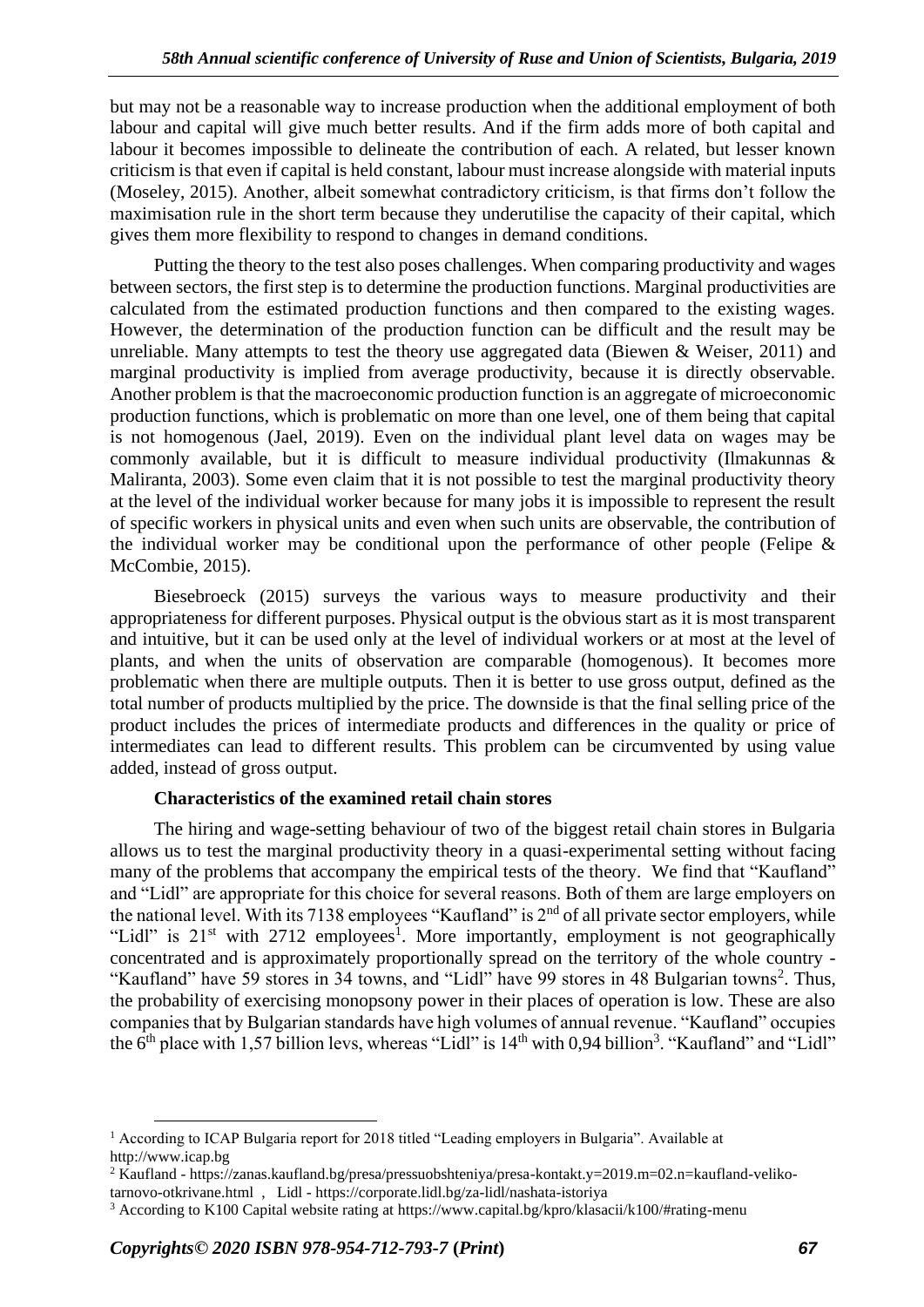have shares of 13,8% and 7,9% of the retail market for fast-moving consumer goods<sup>1</sup>. While they are clearly not monopolists, we can't rule out completely the possibility for market power.

These companies conduct their businesses through almost identical department stores in the different locations. Each store employs the same number of people<sup>2</sup>, uses the same type of capital equipment and technologies, and implements identical corporate style of management. Which is why it is not necessary to estimate a production function – whatever it is, it is identical for each department store. The similarity of the department stores as separate units of production solves the problem of firm heterogeneity. Likewise, given the homogeneity of capital inputs, technology, and management, alongside with the type of work performed by department store clerks, we can assume that for practical purposes there will be no significant variation in the productivity of individual workers from one store to another, because even if employees differ in their individual qualities, the work environment and the job characteristics constrain the expression of these differences. There is no reason to believe that a randomly selected clerk from a department store in a big city will be more productive than a clerk, who performs the same type of work in a store in a smaller town.

Given these limitations we will have identical productivity in physical units. For this to hold in value units, supply costs and prices of final goods must also be the same everywhere. Department stores don't procure their capital and input material autonomously, this is a centralised activity, as both "Kaufland" and "Lidl" have national logistic centres, which are used for distribution to their particular department stores. These retail chains have nation-wide advertising campaigns and price their goods in the same way in each department store. Hence, productivity in value units should also be the same. Assuming the validity of marginal productivity theory, this means that labour is paid the same, provided that there are no regional differences in the market structure.

Even if "Kaufland" and "Lidl" had monopoly power on the final goods market, their nationwide pricing policies show that they at least are not price-discriminating monopolies at the regional level. It is also true that demand conditions for fast-moving consumer goods are different in the different settlements as a whole, however it is unlikely that any given department store faces substiantially different demand conditions, because the number of stores rises together with the number of inhabitants<sup>3</sup>. As factor demand is derived from the demand for final goods, the staffing of each department store is carried out under similar labour demand conditions.

Another issue for consideration is whether "Kaufland" and "Lidl" have monopsony power in the smaller towns. While it is true that the number of people required for one department store will weigh more on the labour market in smaller towns, the total employees required for all the stores in towns with bigger population is also higher, so proportionally "Kaufland" and "Lidl" hire similar shares of the labour force in the different locations of operation.

### **Data and results**

We examined data on job openings from the online job market jobs.bg in October 2019. Kaufland had 49 job adverts, of which some management and expert positions, without having their wages posted, and 24 positions from 15 towns for department store clerks, for all of which the wages figured in the advert. Lidl had 23 job openings with the wage posted, all of them for the

<sup>&</sup>lt;sup>1</sup> According to "Kaufland"s annual financial report for 2018, published at the website of the Bulgarian trade registry (http://brra.bg)

<sup>&</sup>lt;sup>2</sup> According to a 2015 interview of Kaufland Bulgaria's CEO the company employs 150 people per department store. The interview is avaliable in Bulgarian at [https://zanas.kaufland.bg/nedvizhimosti/razvitie-na](https://zanas.kaufland.bg/nedvizhimosti/razvitie-na-nedvizhimostite.html)[nedvizhimostite.html](https://zanas.kaufland.bg/nedvizhimosti/razvitie-na-nedvizhimostite.html) (last accessed on 01.11.2019).

<sup>&</sup>lt;sup>3</sup> For example, in the last quarter of 2019 Sofia has a population of 1,2 million people and 10 "Kaufland" stores, Plovdiv and Varna have a population between 300 and 350 thousand and respectively 5 and 4 stores , Ruse has less than 150 thousand inhabitants and 2 stores, while Veliko Tarnovo – 70 thousand and one store.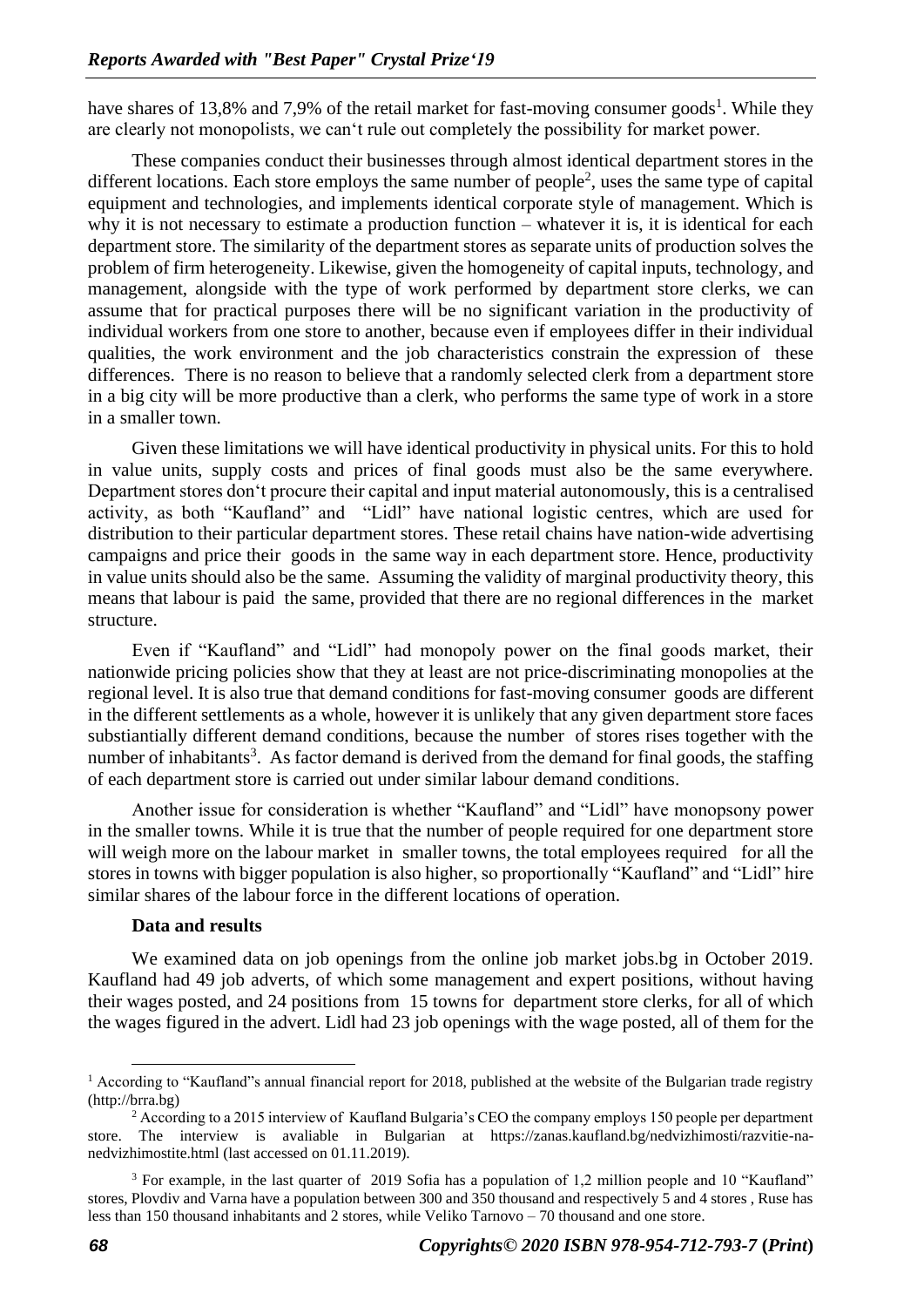positions of department store clerks and in different towns. Based on the data, we have composed a table with the payment scales for the two retail chain stores. They both use a 4-tier payment scale, tier 1 being the lowest, and tier 4 being the highest. The results are shown in Table 1.

| Table 1. Payment scales |  |  |  |  |  |
|-------------------------|--|--|--|--|--|
|-------------------------|--|--|--|--|--|

| <b>Kaufland wages, BGN</b> |        |        |        | Lidl wages, BGN |        |        |        |        |
|----------------------------|--------|--------|--------|-----------------|--------|--------|--------|--------|
| Tier 1                     | Tier 2 | Tier 3 | Tier 4 | Work<br>Shift   | Tier 1 | Tier 2 | Tier 3 | Tier 4 |
| 400                        | 425    | 500    | 600    | 4 hours         | 435    | 490    | 570    | 600    |
| 600                        | 638    | 750    | 900    | 6 hours         | n.a.   | 705    | 820    | 900    |
| 800                        | 850    | 1000   | 1200   | 8 hours         | 800    | 900    | 1050   | 1200   |

Tables 2 and 3 show the distribution of stores into tiers and locations, together with an additional column for the average wage in the counties of the locations from the respective tier. Figure 1 shows the estimated correlation between tier payment and the average wage at the locations of the department stores from the tier<sup>1</sup>.

Table 2. "Kaufland" tier locations

| <b>Tier</b> | <b>Department store location</b>                    | Kaufland's<br>wage, BGN | Avg. wage in<br>county, BGN |
|-------------|-----------------------------------------------------|-------------------------|-----------------------------|
|             | Sofia                                               | 1200                    | 1433                        |
|             | Plovdiv <sup>2</sup> , Varna                        | 1000                    | 949                         |
|             | Gorna Oryahovitsa, Kardzhali, Kazanlak, Pernik,     |                         |                             |
| 3           | Plovdiv, Ruse, Yambol                               | 850                     | 858                         |
|             | Blagoevgrad, Dupnitsa, Gabrovo, Pazardzhik, Pleven, |                         |                             |
|             | Stara Zagora                                        | 800                     | 794                         |

Table 3. "Lidl" tier locations

| <b>Tier</b>    | <b>Department store location</b>                    | Lidl's wage,<br><b>BGN</b> | Avg. wage in<br>county, BGN |
|----------------|-----------------------------------------------------|----------------------------|-----------------------------|
|                | Sofia                                               | 1200                       | 1433                        |
| $\overline{2}$ | Burgas, Plovdiv, Varna                              | 1050                       | 950                         |
|                | Asenovgrad, Dobrich, Gabrovo, Kardzhali, Kazanlak,  |                            |                             |
|                | Pazardzhik, Razgrad, Ruse, Samokov, Shumen,         |                            |                             |
| 3              | Smolyan, Stara Zagora, Veliko Tarnovo               | 900                        | 825                         |
|                | Blagoevgrad, Dupnitsa, Haskovo, Peshtera, Provadia, |                            |                             |
|                | Targovishte                                         | 800                        | 772.                        |

<sup>&</sup>lt;sup>1</sup> The data for the average county wage is for 2017, which is two years prior. The county also includes smaller settlments, not just the county centres where the stores are located. However, this is valid for all observations and we assume that the data is not systematically skewed.

<sup>2</sup> Plovdiv had two job ads for two different stores with two different wage scales.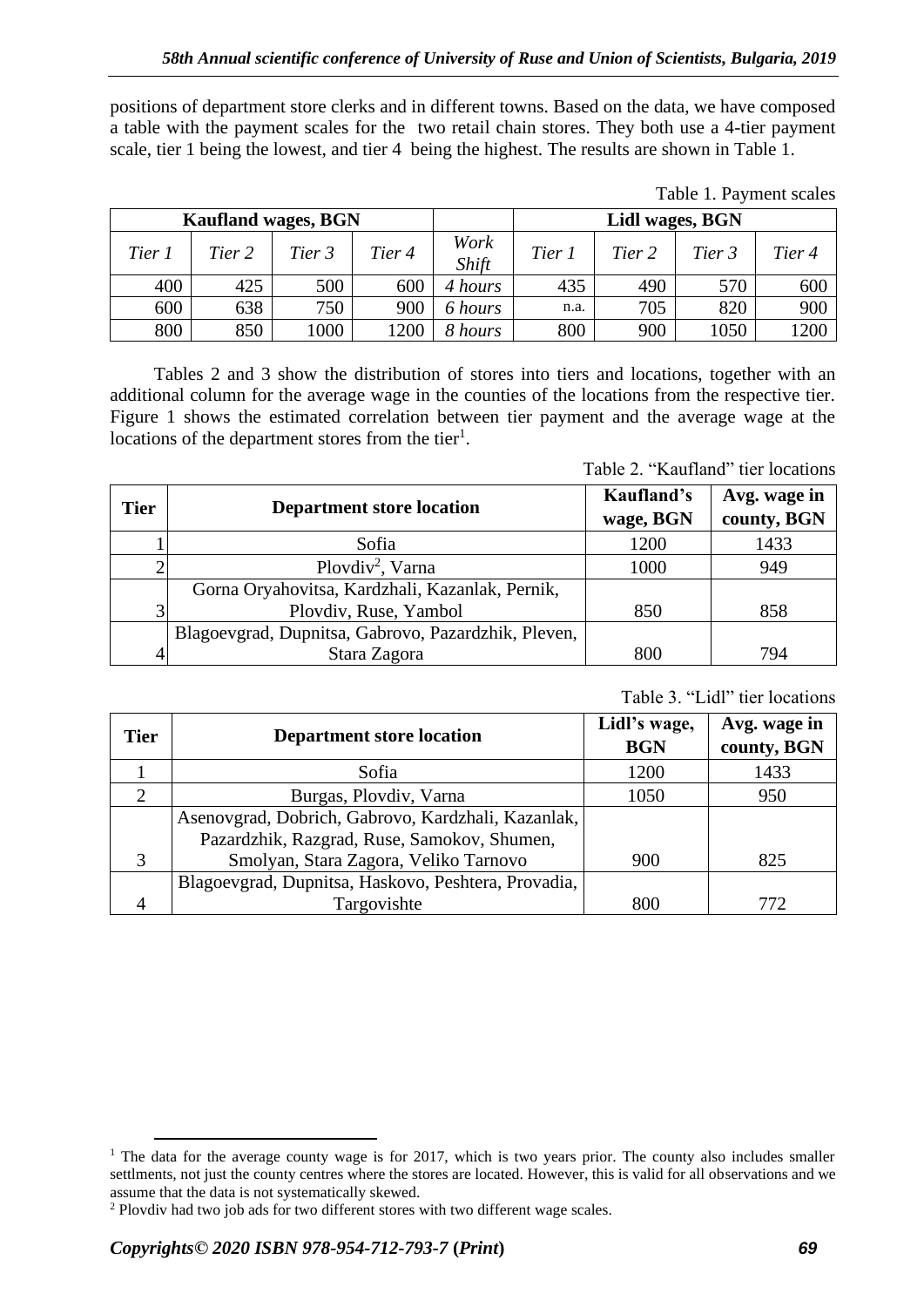

Fig. 1. Correlation between county wage and chain store wage, according to store location

It is obvious that chain store wages correlate strongly with the average wage in the counties of their location. But, as we have shown above, the productivity of randomly selected workers between the different department stores should be identical – both when measured in physical and in value units. This means that marginal productivity theory doesn't hold in this particular case. Why it doesn't hold, requires an explanation. The most obvious explanation is that firms don't follow the maximisation rule  $MRP<sub>L</sub>=MFC<sub>L</sub>$ . If they face identical production functions and demand conditions, they should hire more when wages are lower – the optimum capacity for stores in the different locations will be also be different. Yet, the stores employ the same number of people. There are alternative explanations that are in line with neoclassical theory, but while possible, the probability for them being true is low. Theoretically, under monopsony the same quantity of labour can be hired at various wage levels, thus satisfying the maximisation rule. Given the large number of examined store locations it is very unlikely that the monopsony power in each town will be of the exact composition, which will lead to conditions of monopsony power resulting in identical labour quantities everywhere.

Another possible explanation for the different wages is the Balassa-Samuelson effect (Asea & Corden, 1994). Originally, the effect was intended to explain differences in the price levels between countries, but it can be applied to regions of the same country, too. Usually productivity differentials between different locations are much bigger for tradable than non-tradable goods. Where productivity is higher for tradable goods, wages will also increase, and this will not be limited only to the workers in the tradable sector. Because workers in the same location can switch jobs from the tradable to the non-tradable sector and vice-versa, labour market arbitrage will push up the level of wages in the non-tradable sector, even if productivity there has remained the same. This will also lead to higher prices of non-tradable goods and services. That is why there are substantial differences in the earning of hairdressers or bus drivers in different countries, even when their productivity, as measured in physical output, is almost equivalent.

In practice it may be difficult to categorise some sectors as either tradable or non-tradable. Spatially dispersed production is an indication of non-tradability (Frocrain & Giraud, 2019). Using this criterium we can assume that department store clerks are employed in the non-tradable sector. Then differences in payment can be attributed to the fact that generally productivity is higher in cities like Sofia versus e.g. Blagoevgrad. However, this doesn't explain why the chain stores don't employ more people for their stores in the towns where wages are lower.

There is also a non-trivial deviation from the predictions of the Balassa-Samuelson hypothesis, where differences in earnings in the non-tradable sector go along higher prices. In the examined case the prices of final goods are identical, not different. Of course, "Kaufland" and "Lidl" don't produce the goods, they sell them, but it would be difficult to devise a production function without having the sold goods in the output. One might argue that retail is a service that